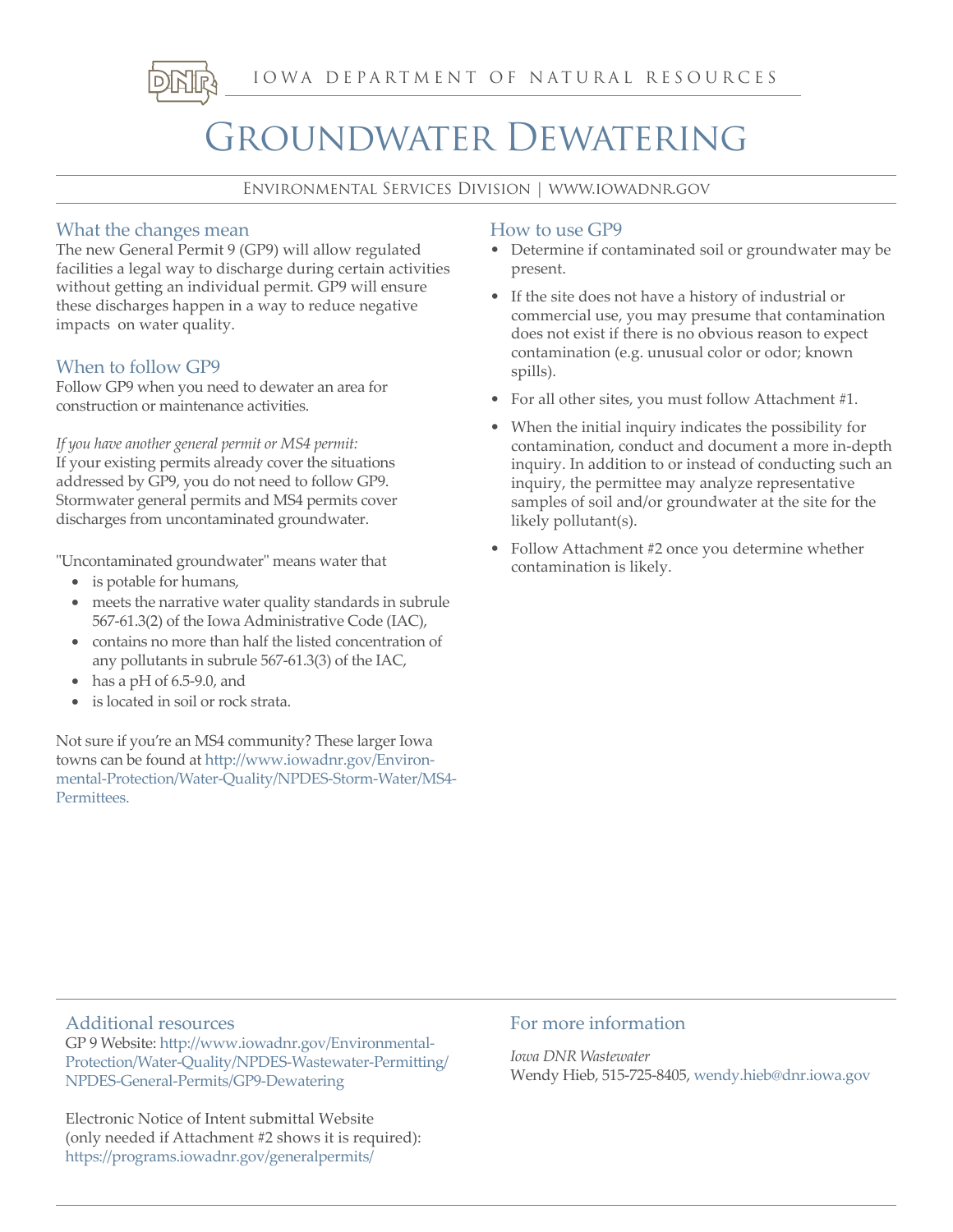# Attachment 1: Initial Screening for Soil and Groundwater Contamination

| <b>Initial Screening Questions</b>                                                                                                                                                                                                                                                           |                                   |         |
|----------------------------------------------------------------------------------------------------------------------------------------------------------------------------------------------------------------------------------------------------------------------------------------------|-----------------------------------|---------|
| Item                                                                                                                                                                                                                                                                                         | Yes/No/<br>Unknown/Not applicable | Comment |
| Does exposed soil at the site have an unusual color or<br>odor that could indicate contamination?                                                                                                                                                                                            | <b>NA</b>                         |         |
| Does water to be discharged from the site have an unusual<br>color or odor that could indicate contamination?                                                                                                                                                                                | <sup>N</sup><br>l NA              |         |
| Do current or past uses of the site include activities<br>that likely included handling or disposal of hazardous<br>substances or petroleum products? Such uses include<br>but are not limited to gas stations, dry cleaners, etc.<br>(Not applicable if site is undeveloped or residential) | l NA<br>U                         |         |
| Do you have any other knowledge or reason to suspect<br>contamination at the site that could affect the water to be<br>discharged? (Site has environmental clean-up lien, there<br>was a reported pollutant release at the site, etc.)                                                       | N<br>I NA<br>1 I U                |         |

If you answered "yes" to one or more of the above questions, you must conduct a more thorough inquiry into the site and its potential contamination. If you answered "no" to all questions, dewatering may proceed according to the terms and conditions of the permit. Sign and date this form and keep it for your records.

Printed Name of Preparer

Signature of Preparer Date Completed